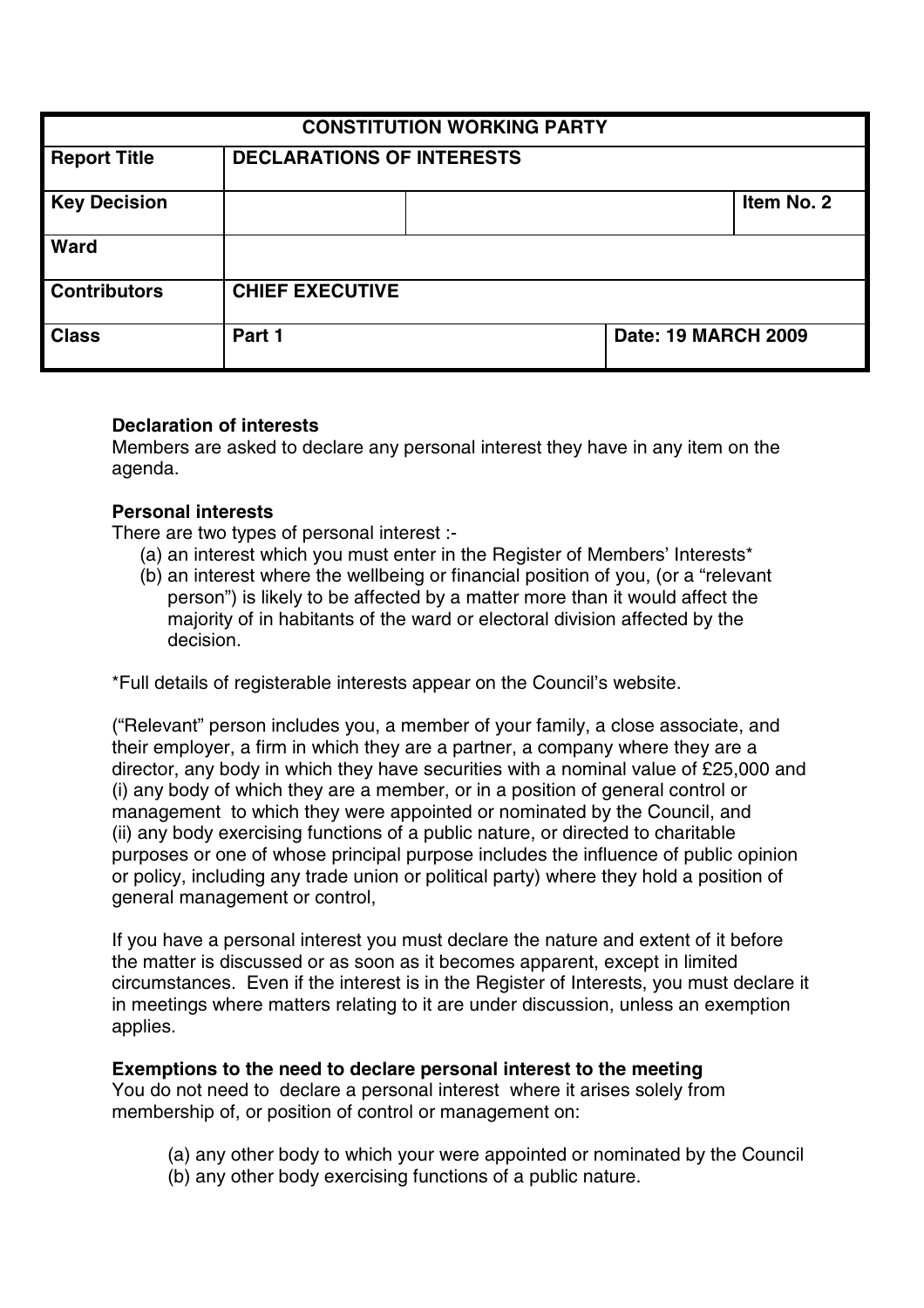In these exceptional cases, unless your interest is also prejudicial, you only need to declare your interest if and when you speak on the matter .

### **Sensitive information**

If the entry of a personal interest in the Register of Interests would lead to the disclosure of information whose availability for inspection creates or is likely to create a serious risk of violence to you or a person living with you, the interest need not be entered in the Register of Interests, provided the Monitoring Officer accepts that the information is sensitive. Where this is the case, if such an interest arises at a meeting, it must be declared but you need not disclose the sensitive information.

## **Prejudicial interests**

Your personal interest will also be prejudicial if all of the following conditions are met:

- (a) it does not fall into an exempt category (see below)
- (b) the matter affects either your financial interests or relates to regulatory matters - the determining of any consent, approval, licence, permission or registration
- (c) a member of the public who knows the relevant facts would reasonably think your personal interest so significant that it is likely to prejudice your judgement of the public interest.

## **Categories exempt from being prejudicial interest**

- (a)Housing holding a tenancy or lease with the Council unless the matter relates to your particular tenancy or lease; (subject to arrears exception)
- (b) School meals, school transport and travelling expenses; if you are a parent or guardian of a child in full time education, or a school governor unless the matter relates particularly to the school your child attends or of which you are a governor;
- (c) Statutory sick pay; if you are in receipt
- (d) Allowances, payment or indemnity for members
- (e)Ceremonial honours for members
- (f) Setting Council Tax or precept (subject to arrears exception)

# **Effect of having a prejudicial interest**

If your personal interest is also prejudicial, you must not speak on the matter. Subject to the exception below, you must leave the room when it is being discussed and not seek to influence the decision improperly in any way.

# **Exception**

The exception to this general rule applies to allow a member to act as a community advocate notwithstanding the existence of a prejudicial interest. It only applies where members of the public also have a right to attend to make representation, give evidence or answer questions about the matter. Where this is the case, the member with a prejudicial interest may also attend the meeting for that purpose. However the member must still declare the prejudicial interest, and must leave the room once they have finished making representations, or when the meeting decides they have